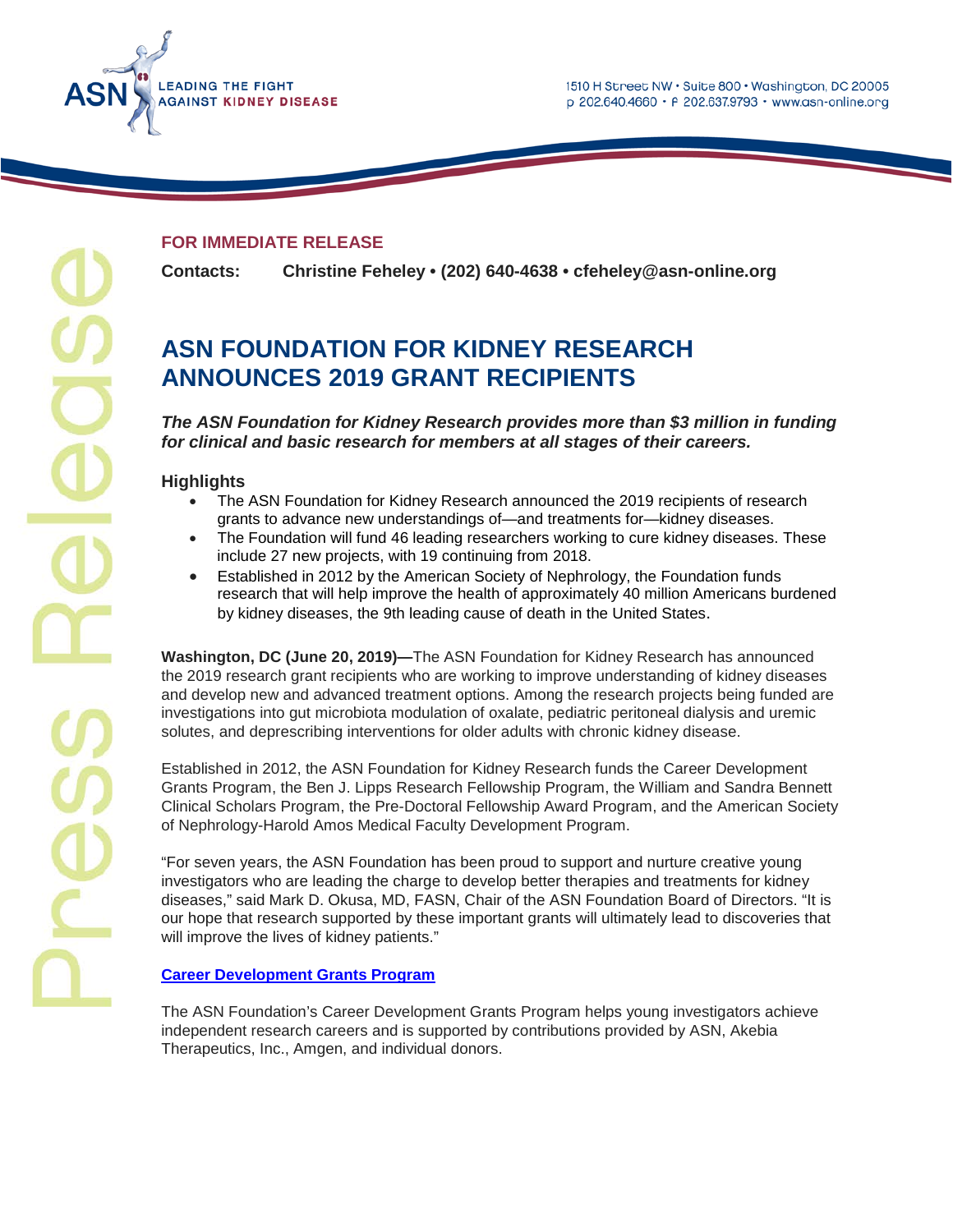# **Carl W. Gottschalk Research Scholar Grant Recipients**

Subhashini Bolisetty, PhD University of Alabama at Birmingham *Targeting Ferritin in Sepsis-Associated Acute Kidney Injury*

Louise Evans, PhD University of Minnesota *Pathological Role of T-Cells in Salt-Sensitive Hypertension*

Naoka Murakami, MD, PhD Brigham and Women's Hospital *Roles of Immune Checkpoint Signaling in Autoimmune Kidney Diseases*

Sagar Nigwekar MD, MMSc Massachusetts General Hospital *Novel Determinants of Calcific Uremic Arteriolopathy*

Tengis Pavlov, PhD Henry Ford Health System *Mechanism and Role of ATP Release in Polycystic Kidney Diseases*

Fahad Saeed, MD University of Rochester *Pilot Testing of a Communication Intervention to Promote Shared Renal Replacement Therapy Decision Making in Older Patients with Chronic Kidney Disease (RRT-SDM Trial)*

Tomokazu Souma, MD, PhD Duke University *Harnessing Antioxidative Stress Pathways in Renal Epithelial Progenitors to Prevent AKI-to-CKD Transition*

# **John Merrill Grant in Transplantation**

Sarah Panzer, MD University of Wisconsin Madison *Impact of B Cell Survival Cytokines on Transplant Glomerulopathy*

#### **Norman Siegel Research Scholar Grant**

Brian Becknell, MD, PhD The Research Institute at Nationwide Children's Hospital *Therapeutic Urothelial Remodeling: A Novel Strategy to Limit Obstructive Kidney Injury*

**Oxalosis and Hyperoxaluria Foundation (OHF)-ASN Foundation for Kidney Research Grant** Dylan Dodd, MD, PhD Stanford University *Gut Microbiota Modulation of Oxalate*

#### **[Ben J. Lipps Research Fellowship Program](https://www.asn-online.org/grants/fellowships/)**

The Ben J. Lipps Research Fellowship Program supports nephrology fellows who will advance the understanding of kidney biology and disease and is fully endowed by contributions provided by Fresenius Medical Care, ASN, the American Renal Patient Care Foundation, Inc., Amgen, Baxter, and the PKD Foundation.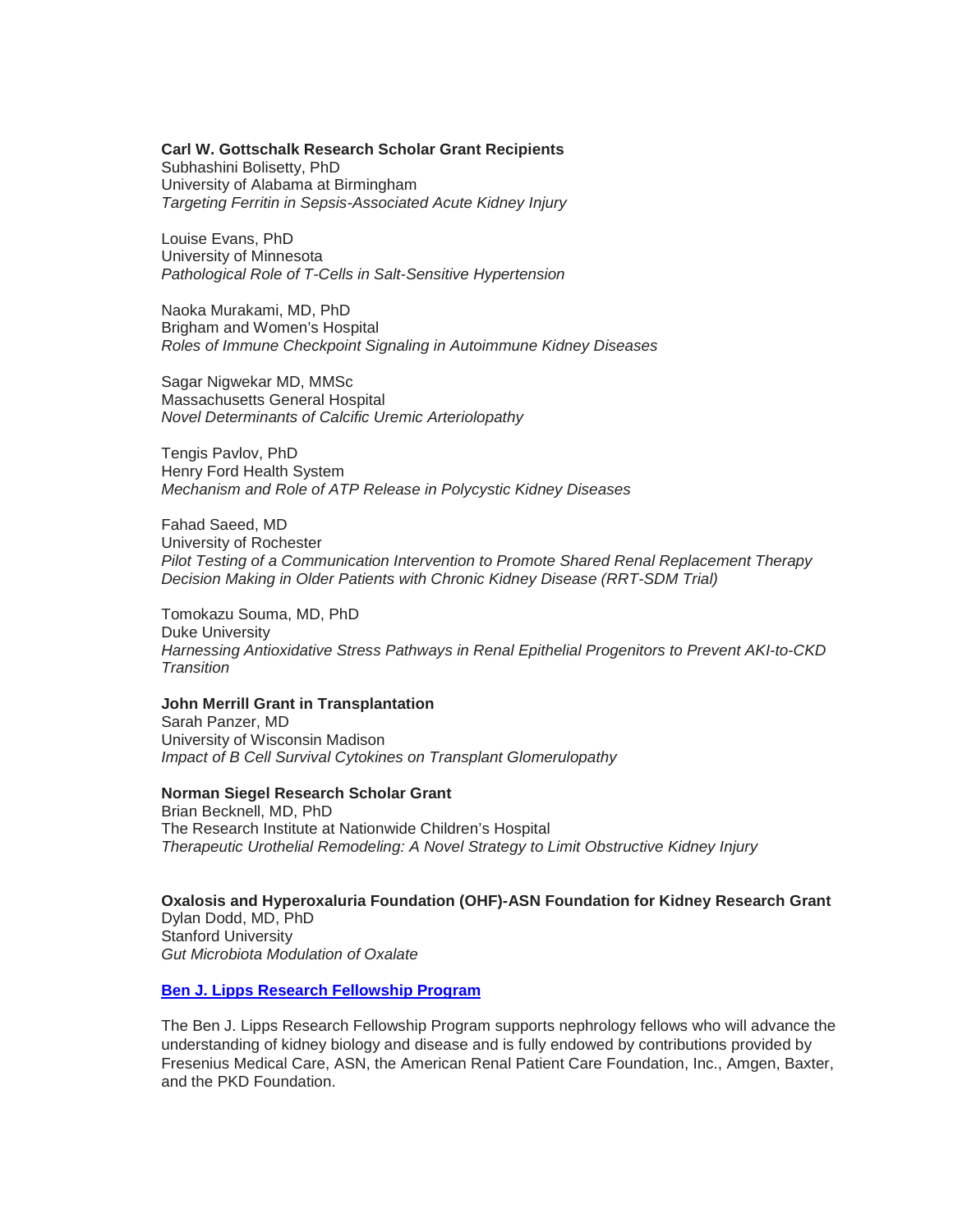#### **Ben J. Lipps Research Fellows**

Lakshmi Ganesan, MD, MAS Stanford University *Pediatric Peritoneal Dialysis and Uremic Solutes*

Kana Miyata, MD University of Montreal Hospital Research Center *Novel Role of Heterogeneous Nuclear Ribonucleoprotein F (hnRNP F) in Regulation of Sodium-Glucose Cotransporter 2 (SGLT2) Expression in Diabetes*

Nabin Poudel, PhD University of Virginia *Pannexin1 and Acute Kidney Injury*

Katherine Scovner, MD Brigham and Women's Hospital *Acid-Base Status of Hospitalized Patients on Maintenance Hemodialysis as a Predictor of Hospital Outcomes*

Seyedmohammad ebrahim Tahaei, PhD University of Maryland, Baltimore *Illuminating the Mechanisms that Control Salt Balance in the Face of NCC Inhibition*

#### **Sharon Anderson Research Fellow**

Sri Lekha Tummalapalli, MD, MBA University of California, San Francisco *Screening Strategies for Chronic Kidney Disease in US Populations*

# **Jared J. Grantham Research Fellow**

Ken Sutha, MD, PhD Lucile Packard Children's Hospital *Patient-Derived Kidney Organoids*

#### **Dimitrios G. Oreopoulos Research Fellow**

Aneta Przepiorski, PhD University of Pittsburgh *Modeling Kidney Fibrosis and Testing Therapeutic Compounds in Human Kidney Organoids*

# **George B. Rathmann Research Fellow**

Michael Holliday, MD, PhD Baylor College of Medicine *From Bedside to Bench: Gramoxone and Mesoamerican Nephropathy* 

# **Donald E. Wesson Research Fellow**

Xiao-Tong Su, PhD Oregon Health and Science University *Dietary Potassium Causes Chloride-Induced Distal Hypertension*

**[William and Sandra Bennett Clinical Scholars Grant Program](https://www.asn-online.org/grants/career/ceg.aspx)**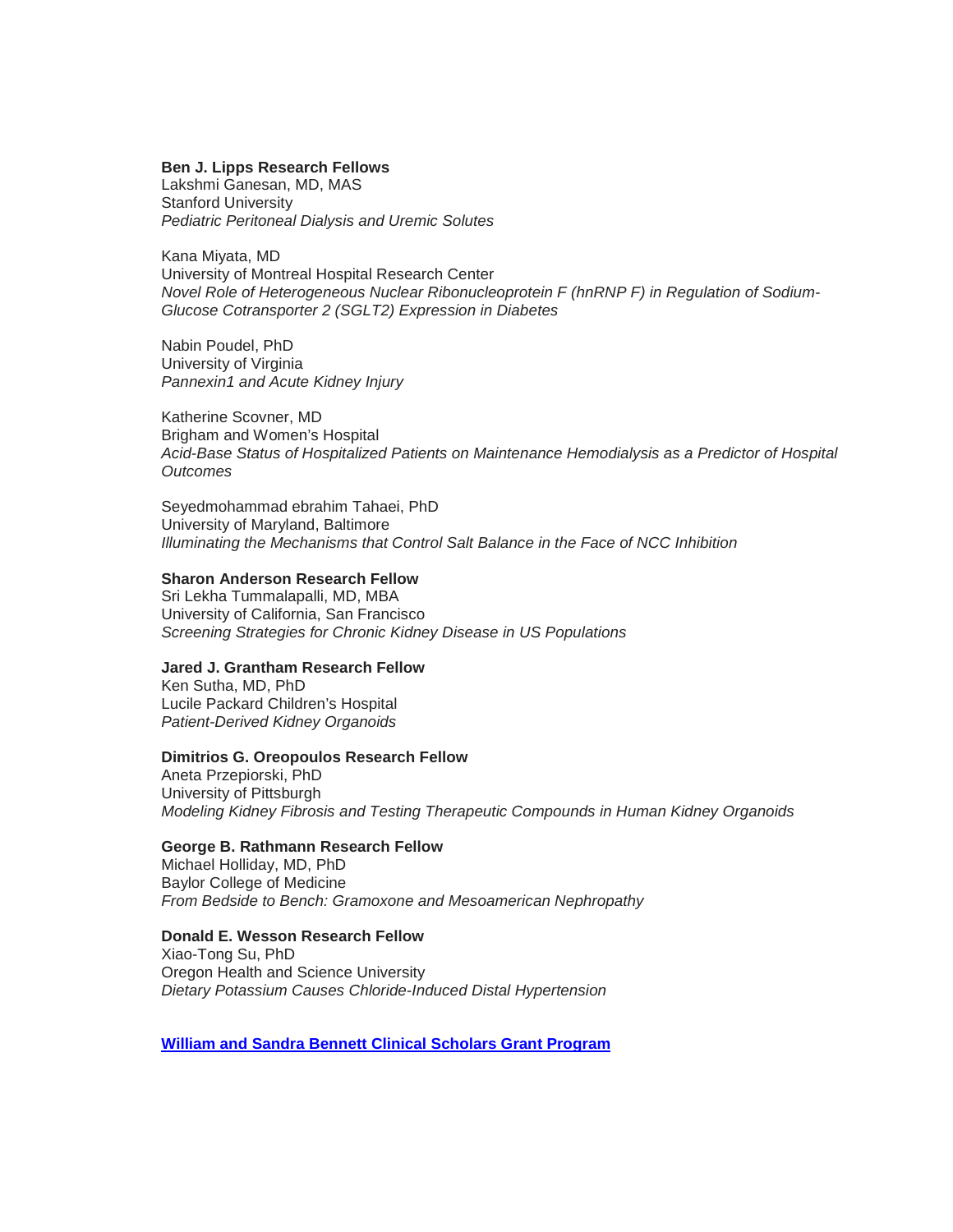The William and Sandra Bennett Clinical Scholars Program provides funding to clinician educators to conduct a project to advance all facets of nephrology education and teaching.

Tushar Chopra, MBBS, FASN University of Virginia *Peritoneal Dialysis (PD) Curriculum Development to Improve PD Prescription Writing Amongst Nephrology Trainees*

### **[ASN Pre-Doctoral Fellowship Award Program](https://www.asn-online.org/grants/fellowships/)**

The ASN Pre-Doctoral Fellowship Award Program provides funding to early career-stage PhD students to conduct original research projects and make contributions to the understanding of kidney biology and disease.

Benjamin Bowe St. Louis VA Health Care System *Identification of Inpatient Acute Kidney Injury and Phenotypes Using Large Scale Electronic Medical Records*

Yijiang Chen Case Western Reserve University *Computational Pathology Approach for Characterizing Kidney Biopsies and Predicting APOL1 Risk Variants*

Pei-Ju Liu SUNY Upstate Medical University *The Role of Myo1e- and Clathrin-Dependent Endocytic Trafficking in Podocyte Health and Disease*

Franco Puleo Boston University *Sympathetic Nervous System Regulation of the NCC in Salt Sensitive Hypertension*

Annie Ryan UT Southwestern Medical Center *[Elucidating Vascular Signals in Nephron Formation Using Human Organoids](https://www.asn-online.org/grants/faculty-development.aspx)*

**[American Society of Nephrology](https://www.asn-online.org/grants/faculty-development.aspx)**–**Harold Amos Medical Faculty Development Program**

Rasheeda Hall, MD, MS Duke University *Establishing Evidence to Manage Geriatric Syndromes in Hemodialysis Patients*

To learn more about the 2019 recipients, please visit Kidney News Online: <https://www.kidneynews.org/careers/perspectives/qas-with-asn-foundation-grant-recipients-2019>

*The ASN Foundation for Kidney Research was established in 2012 and funds the Career Development Grants Program, the Ben J. Lipps Research Fellowship Program, the William and Sandra Bennett Clinical Scholars Program, Pre-Doctoral Fellowship Award Program, and the American Society of Nephrology-Harold Amos Medical Faculty Development Program. For more information on the ASN Foundation for Kidney Research or its Grants Program, please visit [www.asn-online.org/foundation](http://www.asn-online.org/foundation) or contact [grants@asn-online.org,](mailto:grants@asn-online.org) 202.640.4660.*